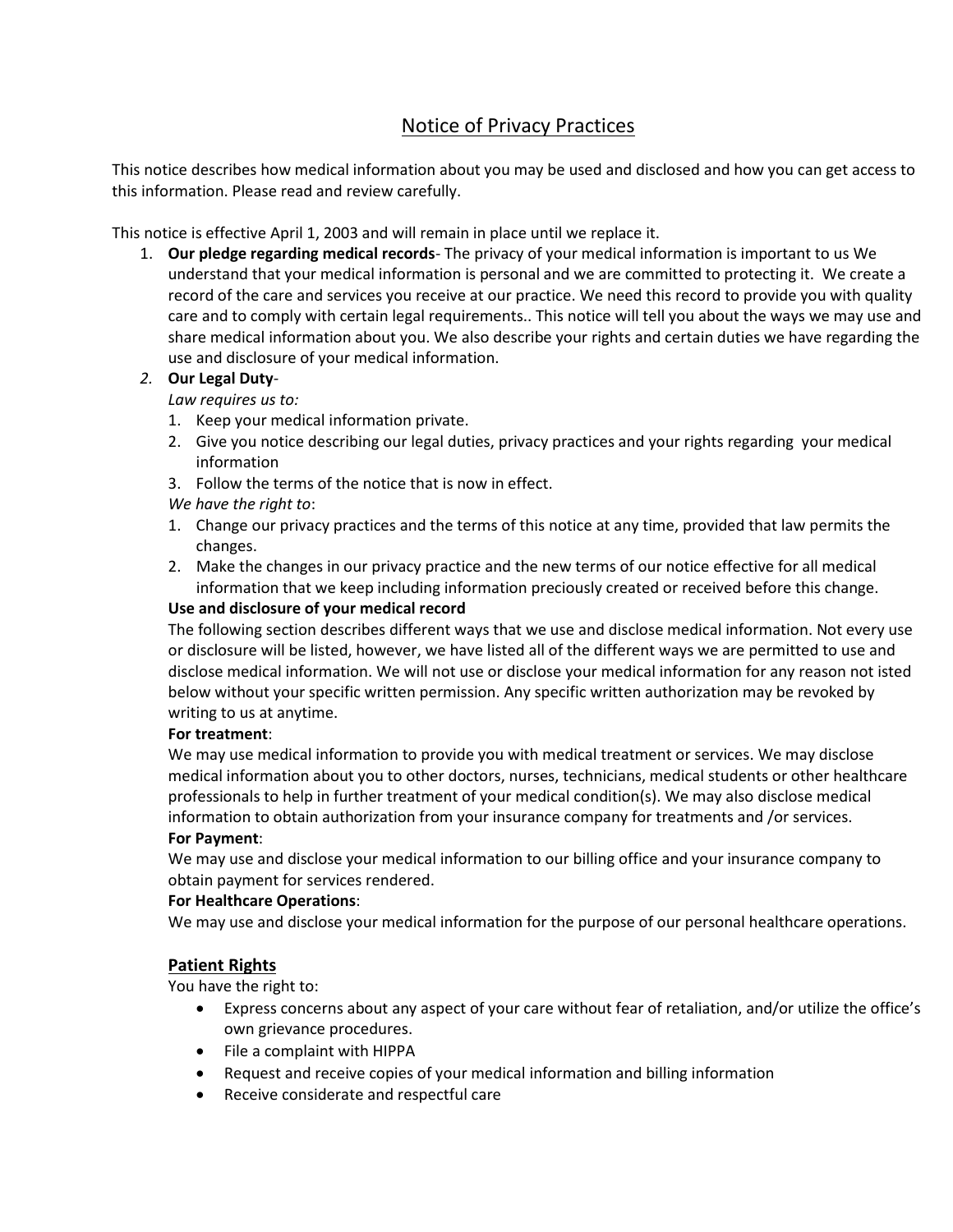- Receive timely and competent care
- Verbal and physical privacy as much as is reasonably possible
- Request a person of your own sex be present during a medical exam
- Expect that our medical information will be protected and accessed by only those people who are directly involved in your case.
- Expect reasonable safety and security while in the office
- To ask questions
- Receive clear and prompt answers to your healthcare questions.
- The right to refuse any and all treatments

#### **Patient Responsibilities**

- To provide accurate and complete medical information about your health
- To participate in your care and in decision making
- To report any changes in your condition
- Ask questions when you do not understand information given to you
- Follow your doctor's orders and instructions
- Keep appointments, be on time and have the courtesy to call when unable to do so.
- Review your living will or Durable Power of Attorney and make sure there is a copy on file with all your healthcare providers.
- Be considerate of the needs and privacy of other patients
- Provide insurance information and pay your bill promptly